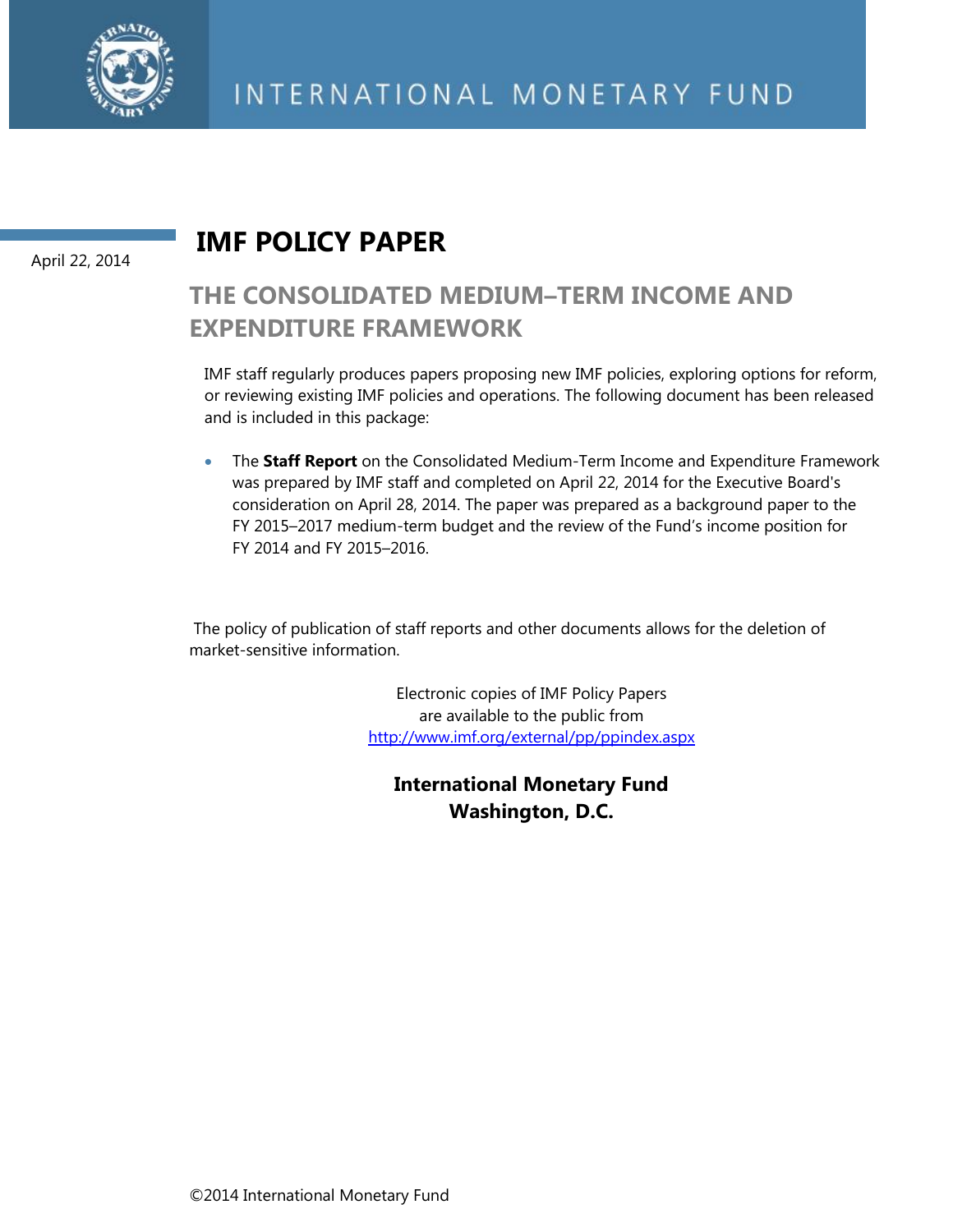

April 22, 2014

### **THE CONSOLIDATED MEDIUM-TERM INCOME AND EXPENDITURE FRAMEWORK**

## **EXECUTIVE SUMMARY**

The medium-term income projections have been updated since the last estimate provided to the Executive Board in April 2013. Lending income is higher compared with the earlier estimates as a result of new arrangements approved since April 2013. Non-lending income is lower primarily due to revised projections for investment income. The updated expenditure path assumes the net administrative budget remains constant in real terms at the FY 2014 level, implying a nominal medium-term path that is somewhat higher than in the April 2013 projections. Precautionary balances are projected to reach the current target of SDR 20 billion in FY 2018. The projections also illustrate a broad balance between income and expenditures even if lending were to return to pre-crisis levels.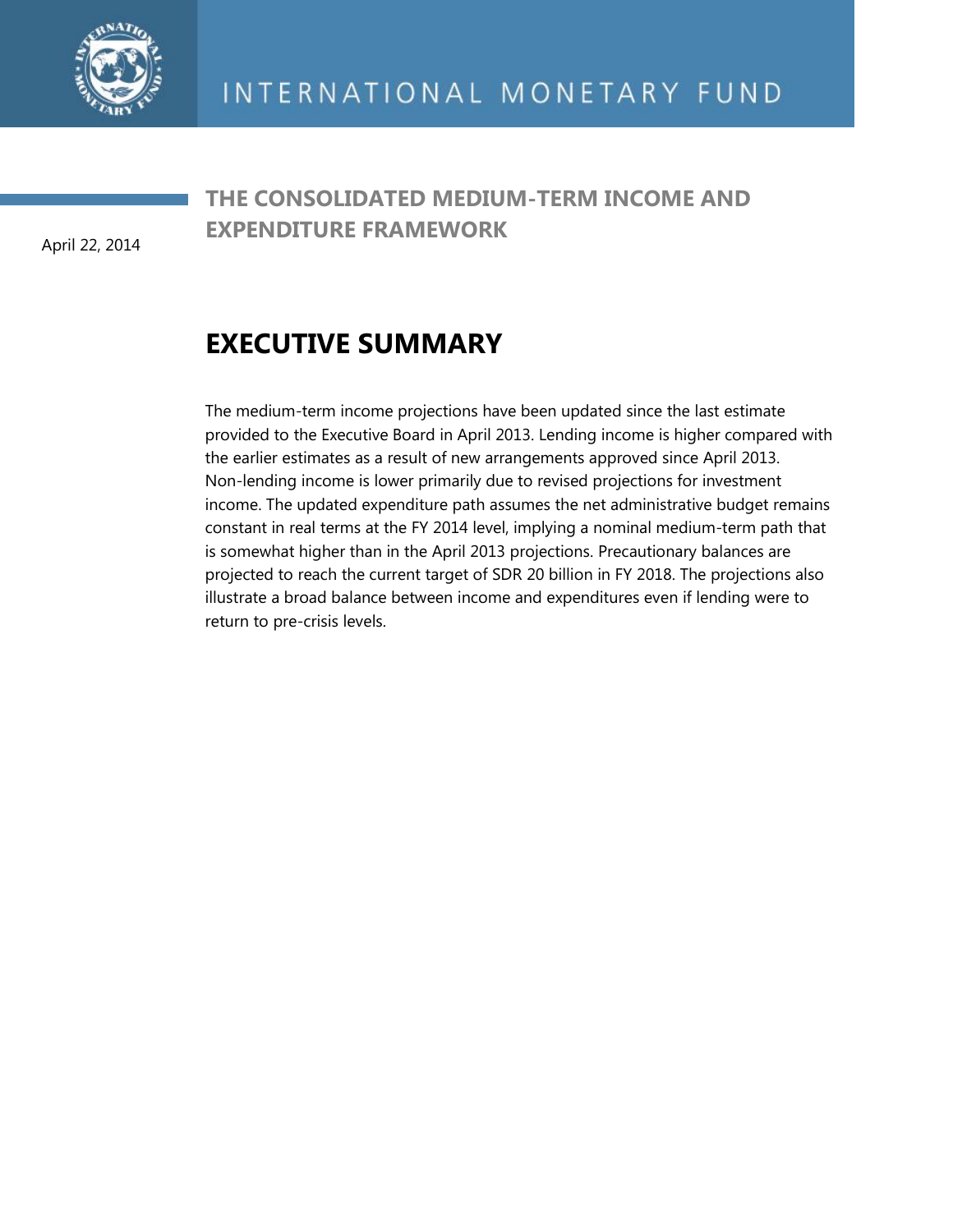Approved By **Andrew Tweedie (FIN) and Daniel Citrin (OBP)** Prepared by The Finance Department and the Office of Budget and Planning

### **CONTENTS**

| INTRODUCTION 3                                                                                             |    |
|------------------------------------------------------------------------------------------------------------|----|
|                                                                                                            |    |
|                                                                                                            |    |
|                                                                                                            |    |
|                                                                                                            |    |
|                                                                                                            |    |
| <b>BOX</b>                                                                                                 |    |
|                                                                                                            |    |
| <b>FIGURES</b>                                                                                             |    |
|                                                                                                            |    |
|                                                                                                            |    |
| 3. Precautionary Balances Accumulation for Possible Surcharge Scenarios __ Error! Bookmark not<br>defined. |    |
| <b>TABLES</b>                                                                                              |    |
|                                                                                                            |    |
| 2. Consolidated Income and Expenses, FY2014-24 Based on Current Quotas and Surcharge                       |    |
|                                                                                                            | 10 |
|                                                                                                            |    |
| <b>ANNEX</b>                                                                                               |    |

I. Review of Surcharge Policies\_\_\_\_\_\_\_\_\_\_\_\_\_\_\_\_\_\_\_\_\_\_\_\_\_\_\_\_\_\_\_\_\_\_\_\_\_**Error! Bookmark not defined.**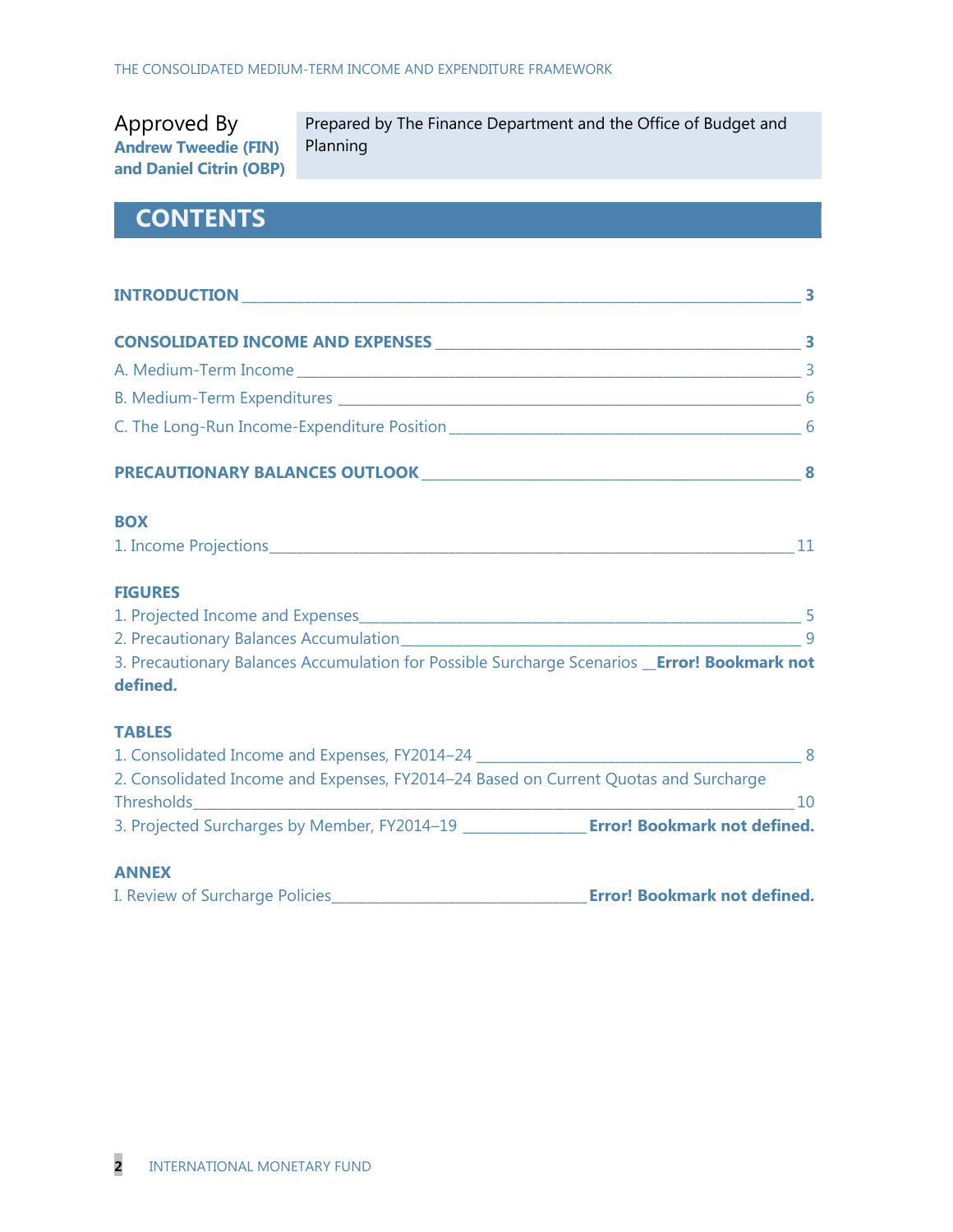## **INTRODUCTION**

**1. This paper updates the consolidated income and expenditure outlook from April 2013 and the projected accumulation of precautionary balances over the medium term.**<sup>1</sup> The paper incorporates and extends the income and budget projection discussed in the companion papers.<sup>2</sup>

**2. The projections continue to point to a strong net operational income position over the medium term.** Lending income is higher than the April 2013 estimates as a result of new arrangements approved since April. Non-lending income is projected to be slightly lower primarily reflecting reduced investment income from the Fixed-Income Subaccount, which faces downside risks in a rising interest rate environment. The updated expenditure path is held constant in real terms at the FY 2014 level going forward, and results in a somewhat higher medium-term path compared to the April 2013 projections. The illustrative steady state, with low lending income, remains broadly balanced.

## **CONSOLIDATED INCOME AND EXPENSES**

#### **A. Medium-Term Income**

 $\overline{a}$ 

**3. Lending income.** Operational lending income (from the margin on the basic rate of charge, service charges, and commitment fees) is expected to remain high in the medium term reflecting the high level of credit outstanding. The updated projections reflect data as of end-March 2014 and thus include new arrangements approved by the Executive Board since April 2013. These new arrangements—five Extended Fund Facilities (EFF) and one Stand-By Arrangement—with a total access of about SDR 7 billion have shifted the credit path upwards and increased the projected income from the margin and service charges in the medium term.<sup>3</sup> An arrangement under the Flexible Credit Line (FCL) was also renewed contributing to a marginal increase in projected commitment fees in FY 2016.<sup>4</sup> The new commitments also helped projected surcharge income rise slightly above the April 2013 estimates.

 $<sup>1</sup>$  See the Consolidated Medium-Term Income and Expenditure Framework (, 4/30/13).</sup>

 $^2$  See Review of the Fund's Income Position for FY 2014 and FY 2015–2016 (04/07/14) and FY 2015–2017 Medium-Term Budget (4/1/2014).

 $3$  The projections assume full drawings under existing arrangements, which tends to overstate the income projections. However, consistent with past practice, the projections only take account of currently approved arrangements, and not possible arrangements, thus lowering projected income effects.

 $4$  Commitment fee income is only recognized at the expiration or cancellation of an arrangement. The fees for the two-year FCL and Precautionary and Liquidity Line (PLL) arrangements are included in income at the end of the two-year period.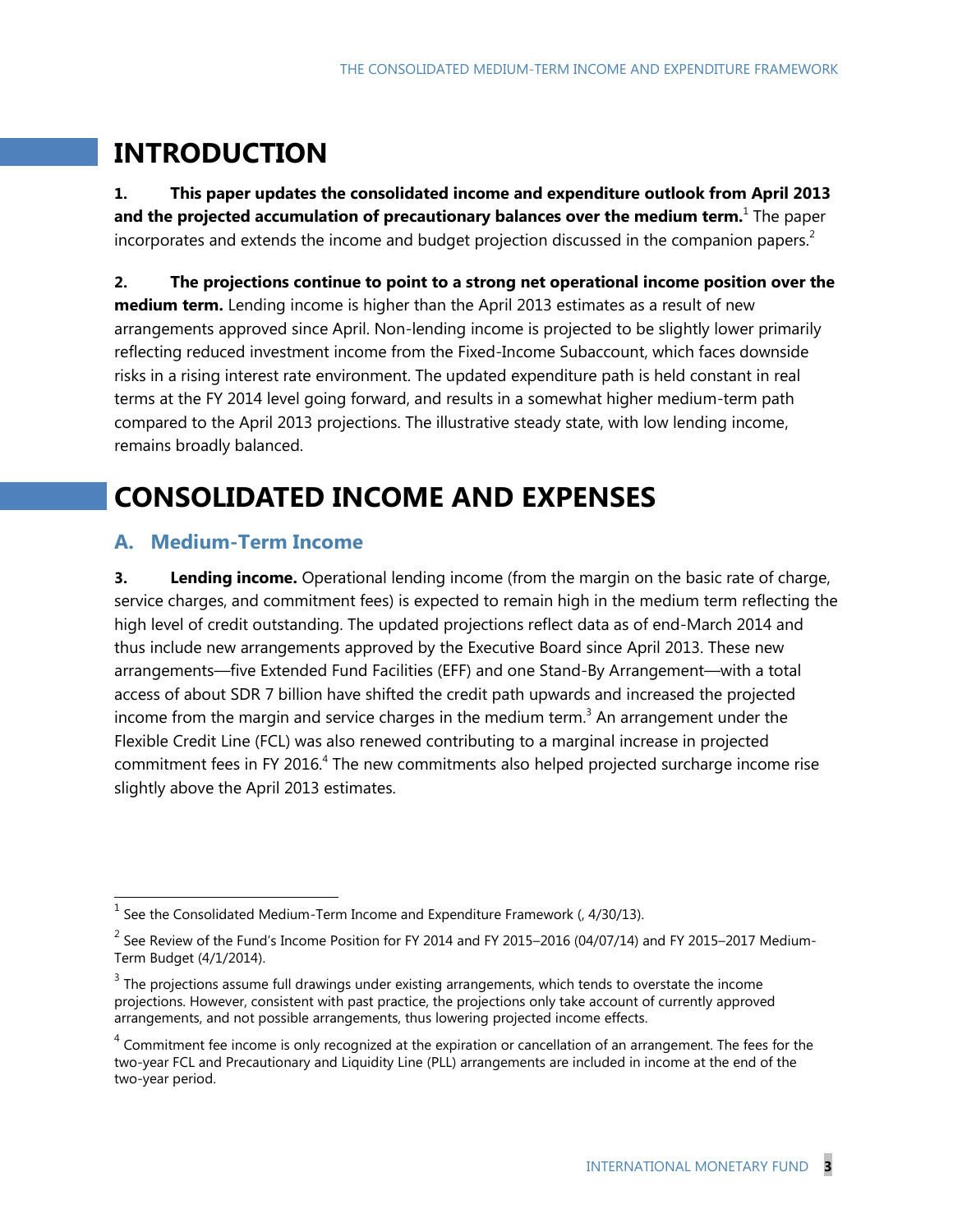**4. Non-lending income.** Non-lending income comprises investment income, the implicit returns on the Fund's interest-free resources, and reimbursements to the General Resources Account (GRA).

#### **Investment Income**

- **Fixed-Income Subaccount.** Income from this subaccount is projected to be lower than projected in April 2013. Given the projected rise in the global interest rates, as implied by forward markets, and the current investment mandate for this portfolio, in FY 2015 the subaccount is projected to make a modest loss of SDR 41 million (40 basis points) returning to a positive income position gradually starting in FY 2016.<sup>5</sup> This outcome reflects the current low yield environment with coupon income providing little cushion to possible capital losses from yield increases. The revised projections assume a more gradual broadening of the investment mandate starting in FY 2016 resulting in a premium of 100 basis points over the SDR interest rate by FY 2019.<sup>6</sup> The Executive Board is scheduled to review the investment strategy for this subaccount in FY 2015, and the realism of the medium-term projections will need to be revisited in light of those discussions. To illustrate the sensitivity of the projections to the results of this review, Figure 1 also shows a lower path for operational income based on the current investment mandate. In this projection, current forward market rates would point to small losses for the next two years, and the portfolio could continue to underperform the SDR interest rate until FY 2019.
- **Endowment Subaccount.** The projections continue to reflect the three-year funding period endorsed in FY 2013 for the gold endowment. The actual funding to the subaccount started in March 2014. As before, the projections reflect the expectation that the endowment will be fully operational in FY 2018 with the illustrative assumption that 3 percent payouts will commence in that year.<sup>7</sup> During the funding period, investment income earned from the subaccount is assumed to be retained in the endowment in accordance with the Rules and Regulations of the Investment Account (IA) and is therefore not included in the Fund's operating income. Pending their investment according to the strategic allocation for the endowment, gold profits will continue to be invested in short-term deposits broadly earning the SDR interest rate.

 5 The investment objective of the Fixed-Income Subaccount is to produce returns in excess of the 3-month SDR interest rate over time, while minimizing the frequency the extent of negative returns and underperformance over a 12-month investment horizon. The Board approved Rules and Regulations also establishes that the strategy is guided by a 1–3 year government bond benchmark index, weighted to reflect the currency composition of the SDR basket. The assets of the Fixed-Income Subaccount may be invested only in marketable obligations of members (including the obligations of their central banks and official agencies) denominated in SDRs, or in currencies included in the SDR basket, as well as marketable obligations of international financial organizations, regional development banks, and the BIS denominated in SDRs or in currencies included in the SDR basket.

 $<sup>6</sup>$  The same long-run premium of 100 basis points was included in the earlier projections; however, this was assumed</sup> to be attained in FY 2017.

 $<sup>7</sup>$  It is expected that the Executive Board will consider the pay-out policy for the endowment toward the end of the</sup> phase-in period.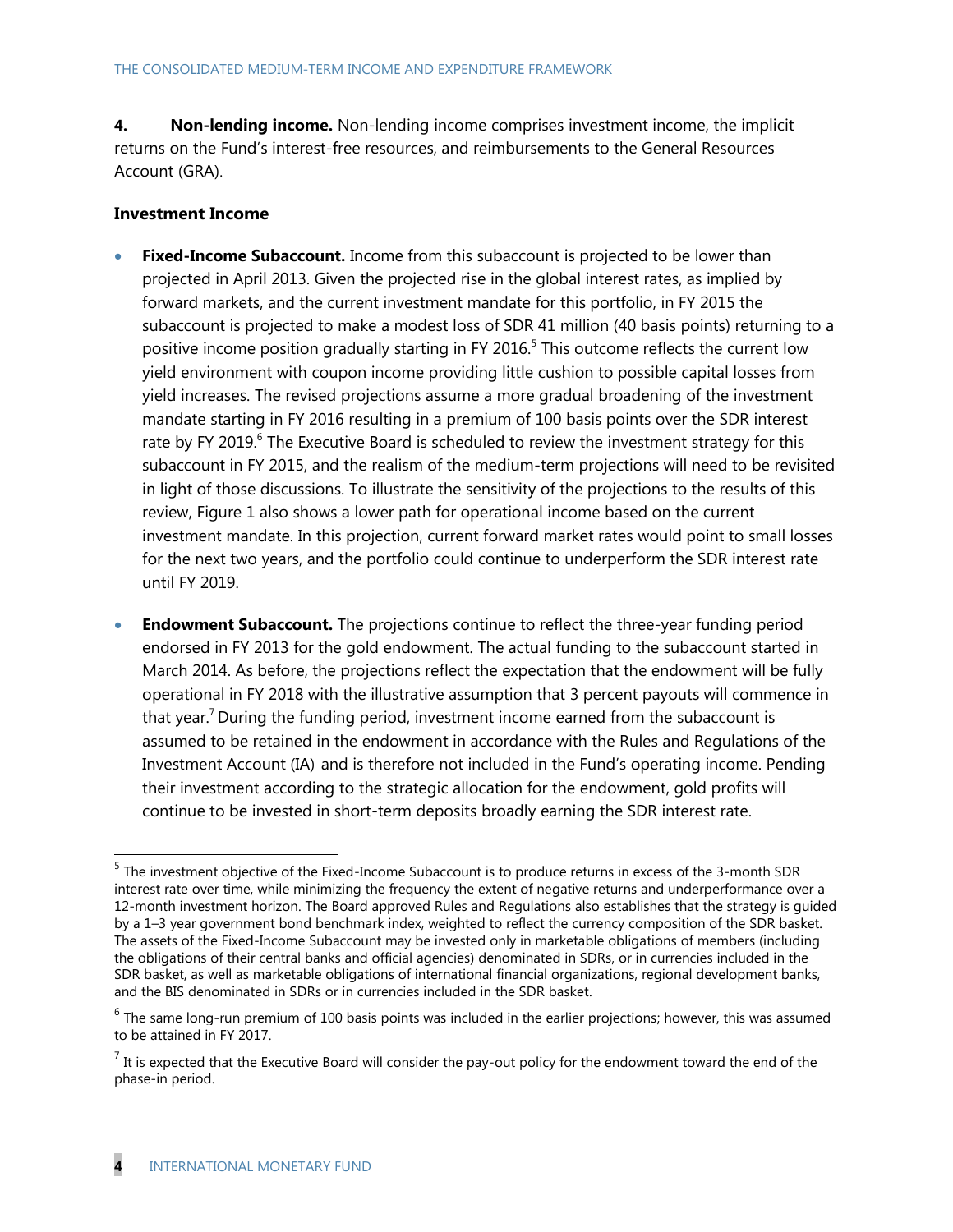- **Interest-free resources.**<sup>8</sup> The implicit returns on interest-free resources have shifted upwards mirroring the projected higher path for global interest rates.
- **Reimbursements.** The medium-term reimbursements from the SDR Department, PRG Trust, MDRI-I Trust, and the PCDR Trust are slightly lower than the earlier estimate reflecting the downward revision in the estimate of these costs in FY 2014.



**5. The income projections are highly uncertain and remain sensitive to several key assumptions.** Key factors affecting the Fund's income position include the global interest rate environment, the timing of purchases and repurchases under existing arrangements, possible new arrangements, the U.S. dollar/SDR exchange rate (Box 1 provides further details), and the annual pension expense under the amended International Accounting Standard 19 (IAS 19). $^9$  The projections are also sensitive to the Board's review of (i) the investment mandate of the Fixed-Income Subaccount scheduled for FY 2015; (ii) the level and structure of surcharges (including

 $^8$  GRA interest-free resources comprise primarily the SCA-1, unremunerated reserve tranche positions not represented by gold holdings, and GRA net income not transferred to the IA. These resources generate implicit income for the Fund by reducing members' reserve tranche positions and the remuneration expense thereon.

 $^9$  As discussed in the companion on the Fund's Income Position for FY 2014 and FY 2015–2016 (04/07/14), the Fund will implement in FY 2014 an amended IAS 19 that is expected to introduce an additional source of volatility in the Fund's income (see paragraphs 4–7 and Box 1).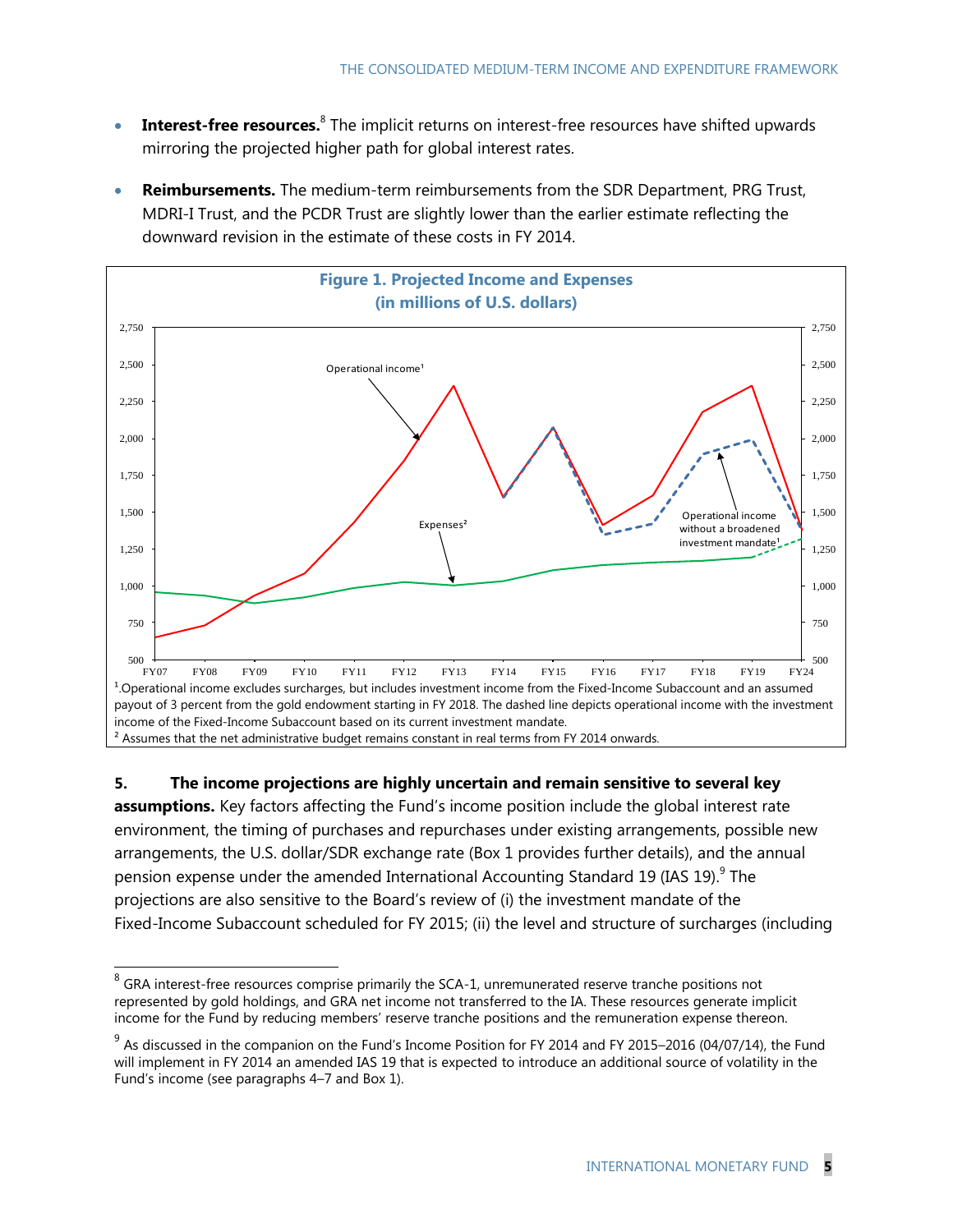consideration of whether and how the thresholds should be adjusted in light of the 14<sup>th</sup> General Review of Quotas, and the trigger for time-based surcharges) to be discussed in early-FY 2015 (for the purposes of this paper, the projections are based on current quotas and surcharge thresholds); and (iii) the basic margin for the rate of charge for the two-year period FY 2015–2016, which will be discussed simultaneously with this paper.

#### **B. Medium-Term Expenditures**

**6. The medium-term budget and expense projections reflect a baseline assumption that the net administrative budget will remain unchanged in real terms from FY 2014 at a level of \$1.03 billion in FY 2015–2017.**<sup>10</sup> The baseline assumes that GRA arrangements remain well above the level assumed at the time of the restructuring and that enhanced bilateral surveillance, including in vulnerable cases, is maintained at current levels. Other recent budget pressures faced by the institution, including from further strengthening the Fund's multilateral surveillance work, the expansion of Fund-financed capacity development and the jump in costs of security are assumed to be here to stay. In the medium-term, these assumptions yield a nominal expense path that is somewhat higher than in the April 2013 projections. In the longer term, the increase in nominal expenses is mitigated slightly by the downward revision to the Global External Deflator (GED).<sup>11</sup>

**7. These projections are subject to some uncertainty.** If crisis pressures were to definitively recede, savings due to the reduction in program work and additional streamlining could reduce spending below the medium-term baseline. By contrast, renewed global pressures, the large crisis prevention work agenda, and the need to replenish depleted contingency reserves could push spending above the baseline.

**8. Capital expenditures are temporarily elevated due to the ongoing HQ1 renovation.** However, the increase in capital expenses reflected in the Fund's income statement is projected to be only moderate, as the major building renovations are depreciated over the remaining useful life of the buildings.

#### **C. The Long-Run Income-Expenditure Position**

**9. The steady state outlook has not changed significantly.** In 2008 when the Board endorsed the New Income Model (NIM), a long-term goal was to broaden income sources to provide sustainable financing for the institution. In line with this objective, the steady state outlook

 $^{10}$  The figures are in FY 2015 dollars. About \$7 million additional is included in the projected expenditures when the Annual Meetings are scheduled to be held abroad, in FY 2016 and in FY 2019.

 $11$  The GED is made up of a personnel component (based on the structure salary increase approved by the Board) and a non-personnel component (based on the projected US CPI reported in the WEO). For FY 2016 and beyond, both components are merely placeholders, and the resulting nominal budget envelopes are updated when actual salary increases and updated CPI projections become available. From FY 2018 onwards, the GED is assumed to revert to its longer term average. In the April 2013 projections, this longer-term average was 2.7 percent, compared to 2.2 percent in the current projections.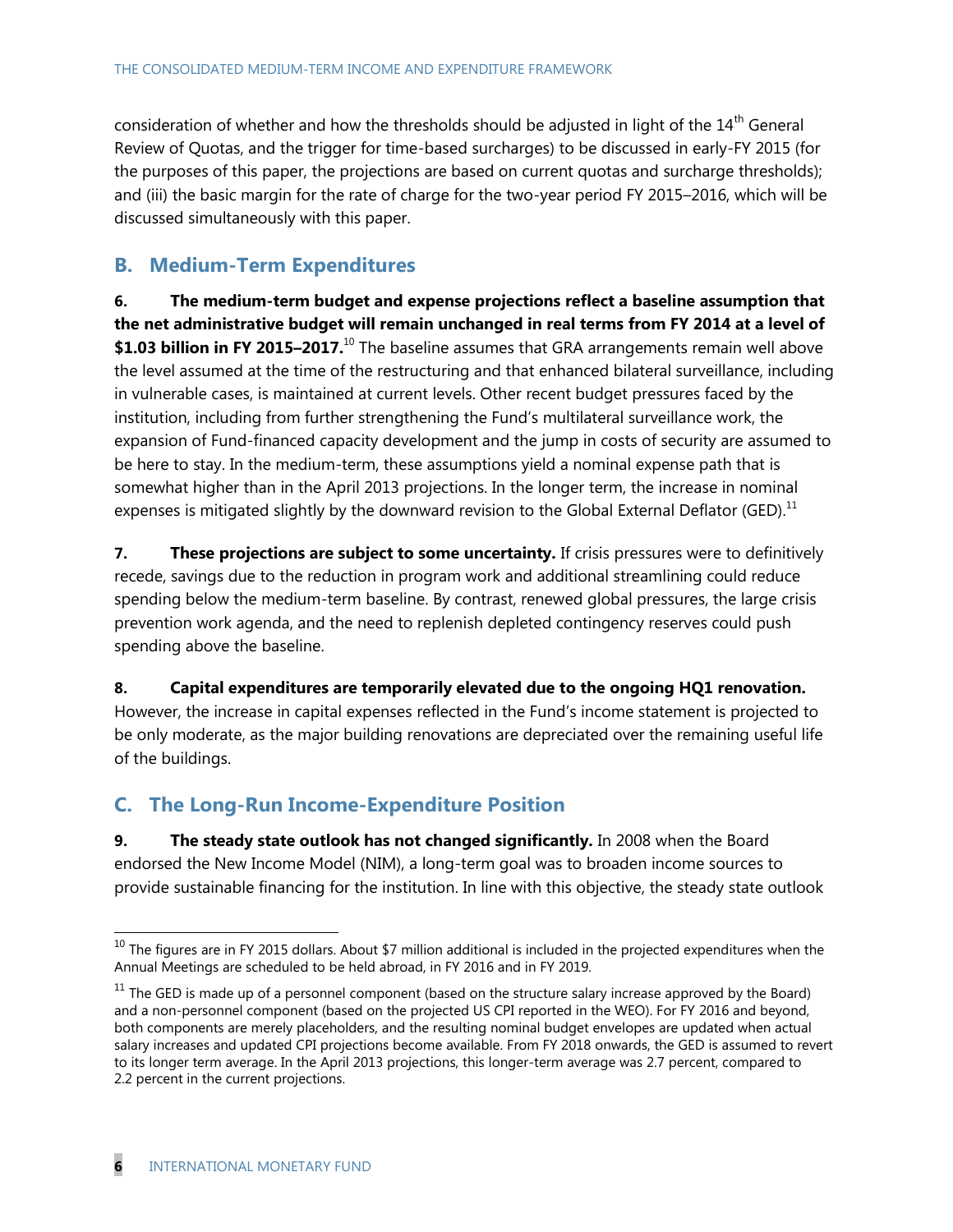presented here is a hypothetical scenario developed as a cross-check on the consistency of the projected budgetary envelope with Fund income when lending income is again at low levels. While the medium-term outlook has changed owing to the crisis and the current high demand for Fund credit, resulting in high lending income, the projected steady state has not changed significantly and continues to point to a balanced position between income and expenditures in the steady state.

**10. The illustrative steady state is assumed to be reached in FY 2024 when drawings under current arrangements have been largely repurchased.** The assumptions surrounding the steady state are intended to illustrate a possible floor level of income providing an indication of the Fund's ability to generate a net positive income position even when credit is low. The level of precautionary balances is also conservatively assumed to be at the current floor endorsed by the Board of SDR 10 billion. In this scenario, credit outstanding is assumed to stabilize at SDR 10 billion (close to the historic low) with none of this amount subject to surcharges. Commitments under contingent lending facilities are also assumed to decline from current levels to SDR 10 billion (see Box 1). Consequently, lending would contribute only modestly to total income. Investment income comprised of the assumed payout from the gold endowment and returns from the reserves portfolio of the investment account, would cover the bulk of expenses, which in the long term are assumed to remain constant in real terms (see Table 1). On this basis, the steady state projection yields a positive income-expenditure position and, as also envisaged under the NIM the Fund would not be relying on lending income to finance its non-lending activities. The steady state remains sensitive to the assumptions on projected credit outstanding, changes in global interest rates, the U.S. dollar/SDR exchange rate movements, and returns on the Fund's investments.<sup>12</sup> While the steady state also assumes an unchanged margin on the basic rate of charge of 100 basis points, it would not be affected by any change in the structure of surcharges.

 $12$  For example, if the assumed yield on the fixed-income investment portfolio was lowered from 100 basis points to 50 basis points over the SDR interest rate in the steady state, net operational income would be reduced by about SDR 44 million.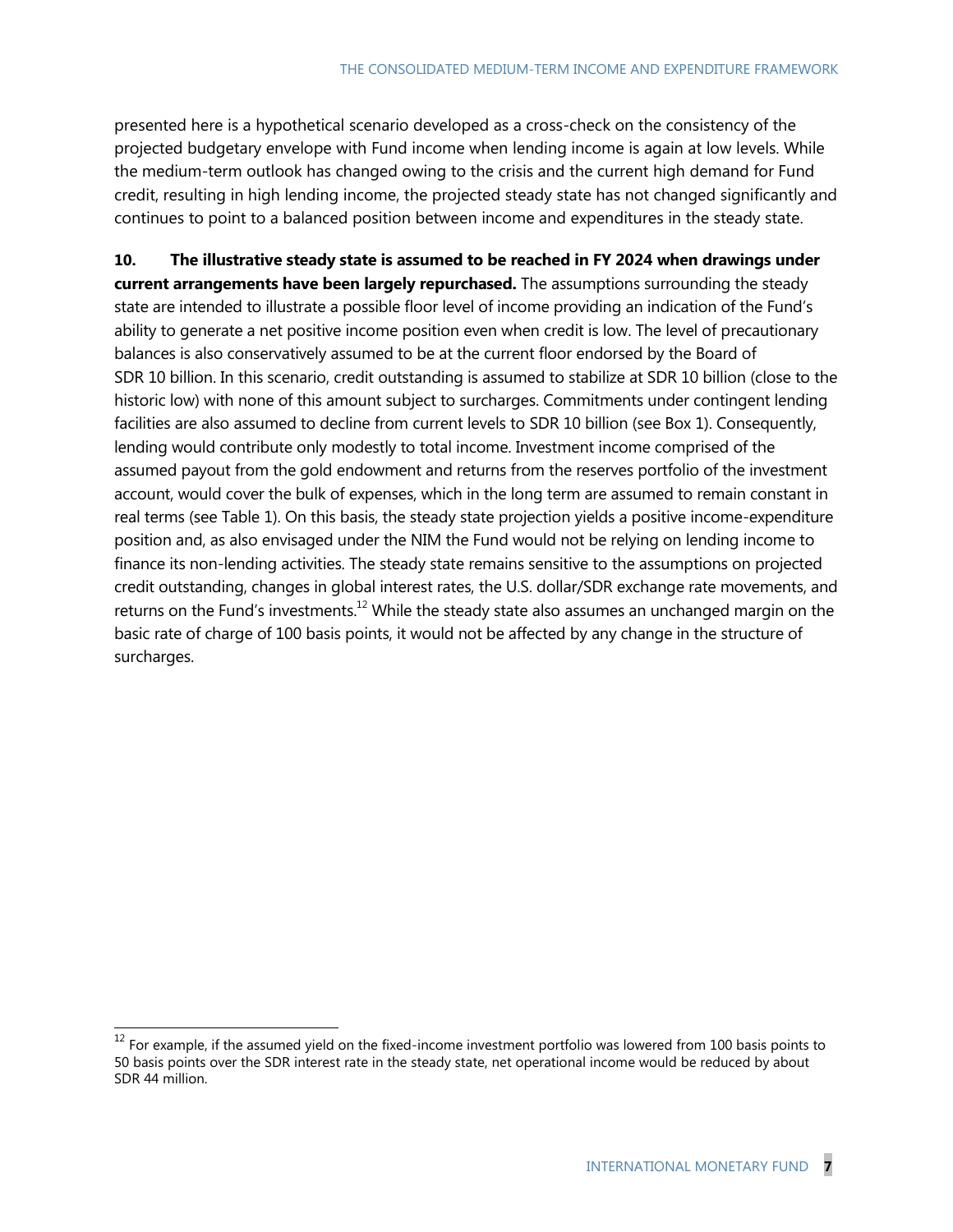| Table 1. Consolidated Income and Expenses, FY2014-24                                                                  |       |       |             |       |       |       |              |
|-----------------------------------------------------------------------------------------------------------------------|-------|-------|-------------|-------|-------|-------|--------------|
| (in millions of U.S. dollars, unless otherwise stated)                                                                |       |       |             |       |       |       |              |
|                                                                                                                       | FY 14 | FY 15 | FY 16 FY 17 |       | FY 18 | FY 19 | <b>FY 24</b> |
| Current quotas and thresholds 1/                                                                                      |       |       |             |       |       |       |              |
| Operational income                                                                                                    | 1,602 | 2.073 | 1,411       | 1,616 | 2,179 | 2,357 | 1,380        |
| Lending income                                                                                                        | 1.464 | 2.037 | 1,237       | 1.091 | 972   | 830   | 204          |
| Non-lending income                                                                                                    | 138   | 36    | 174         | 525   | 1,207 | 1.527 | 1,176        |
| Administrative expenses<br>Ш.                                                                                         | 1.034 | 1,109 | 1,139       | 1,157 | 1,168 | 1,192 | 1,319        |
| Of which: Net administrative budget                                                                                   | 969   | 1,027 | 1,054       | 1,070 | 1,093 | 1,124 | 1,246        |
| Net operational income (I-II)<br>Ш.                                                                                   |       | 964   | 272         | 459   | 1,011 | 1.165 | 61           |
| Memorandum items:                                                                                                     |       |       |             |       |       |       |              |
| Surcharges                                                                                                            |       | 2.604 | 2,623       | 2,452 | 2,139 | 1.768 | $\Omega$     |
| Fund credit (average stock, SDR billions)                                                                             | 85.4  | 80.9  | 77.1        | 72.4  | 64.8  | 55.4  | 10.0         |
| Precautionary balances (end of period, SDR billions) 2/                                                               | 12.8  | 15.2  | 17.2        | 19.1  | 21.2  | 23.2  | 10.0         |
| 1/ The projections are based on the assumption that quotas and Fund policies on surcharges and commitment fees remain |       |       |             |       |       |       |              |

unchanged in the medium term. 2/ Annual net operational income and surcharges add to the level of precautionary balances each year. The assumed U.S.

dollar/SDR exchange rate is 1.50.

## **PRECAUTIONARY BALANCES OUTLOOK**

#### **11. Precautionary balances are projected to reach about SDR 12.8 billion at end-FY 2014.**

The projected precautionary balance at end-FY 2014 has been revised to SDR 12.8 billion compared with the initial estimate of SDR 13.3 billion, primarily reflecting the effects of implementing the amended IAS  $19<sup>13</sup>$  Net income for FY 2014 would increase precautionary balances by about 10 percent.

**12. The medium-term path for precautionary balances was recently discussed in the context of the review of the adequacy of precautionary balances.**<sup>14</sup> In February, the Board completed a review of the adequacy of precautionary balances and agreed to maintain both the indicative medium-term target at SDR 20 billion and the minimum floor of SDR 10 billion, both of which were set at the time of the last review in April 2012. The projections indicate that the target would be reached in FY 2018 in the baseline projection, which assumes a margin on the rate of charge of 100 basis points (the current level) and current quotas and surcharge policies on surcharge thresholds (see Figure 2).

**13. The pace of reserve accumulation continues to reflect the historically high levels of**  Fund credit, most of which is subject to surcharges. As discussed in the companion paper, on the Fund's income position, the Board will need to set the margin for FY 2015–FY 2016. Figure 2

 $^{13}$  The amended standard is expected to result in (i) a one-time retroactive adjustment of the Fund's reserves of SDR 1.4 billion for unrecognized actuarial losses through FY 2013; and (ii) based on the latest estimates, IAS 19 gains of SDR 0.98 billion in FY 2014 that will to a large extent reverse the losses through FY 2013.

 $14$  See Review of the Adequacy of the Fund's Precautionary Balances (01/15/14).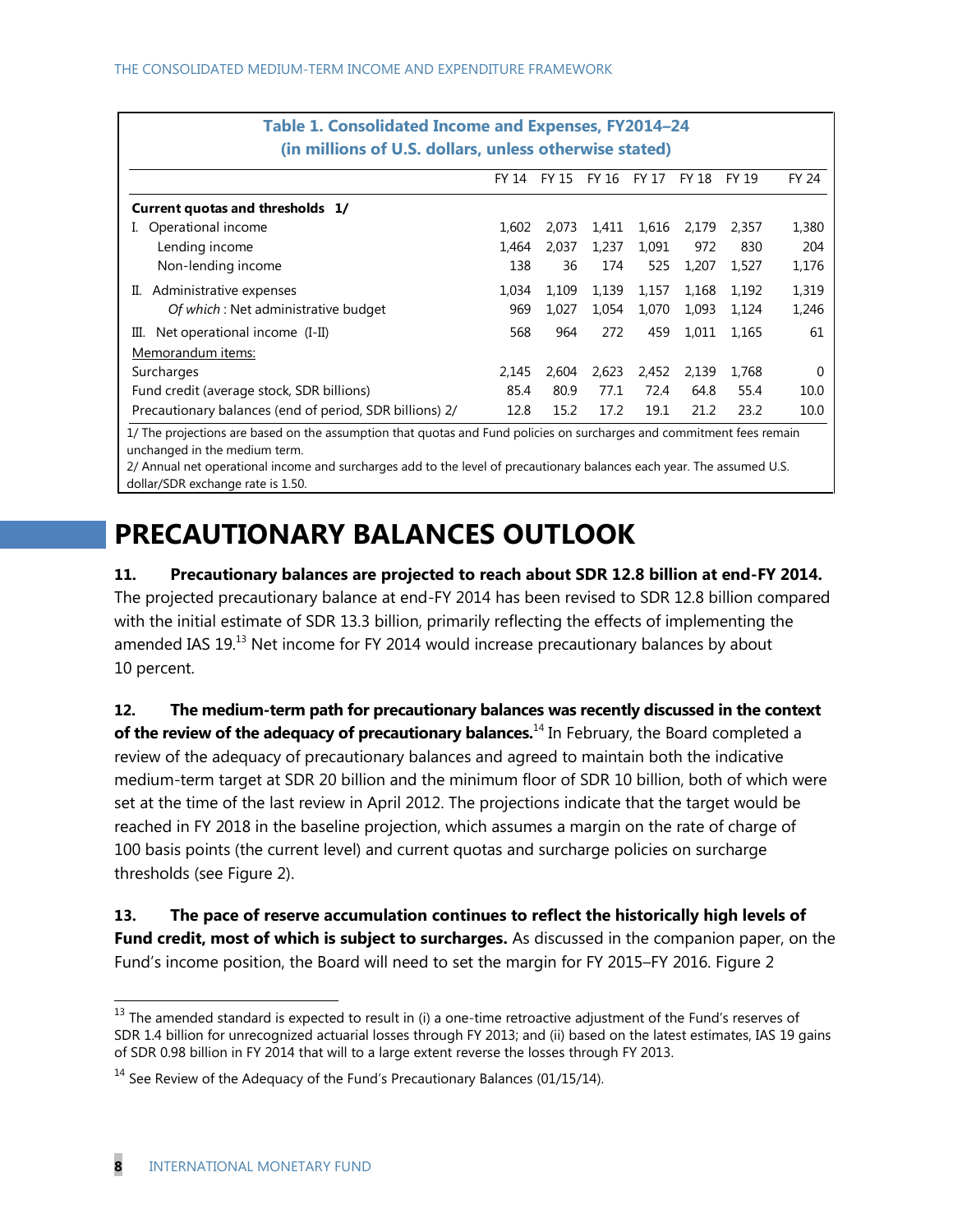therefore illustrates the projected precautionary balances path under alternate scenarios with the margin at 150 and 50 basis points. Increasing the margin to 150 basis points beginning in FY 2015 would add some SDR 1.9 billion to precautionary balances over the period to end-FY 2019. A decrease in the margin to 50 basis points over the same period would lower precautionary balances by about SDR 1.9 billion by end-FY 2019. The figure illustrates that increasing or lowering the margin by 50 basis points would advance by six months or delay by nine months the time needed to reach the indicative target for precautionary balances of SDR 20 billion. The pace of reserve accumulation is also sensitive to possible changes in the Fund's structure and thresholds of surcharges and commitment fees following the effectiveness of the 14<sup>th</sup> General Review of Quotas to be discussed by the Executive Board in FY 2015.

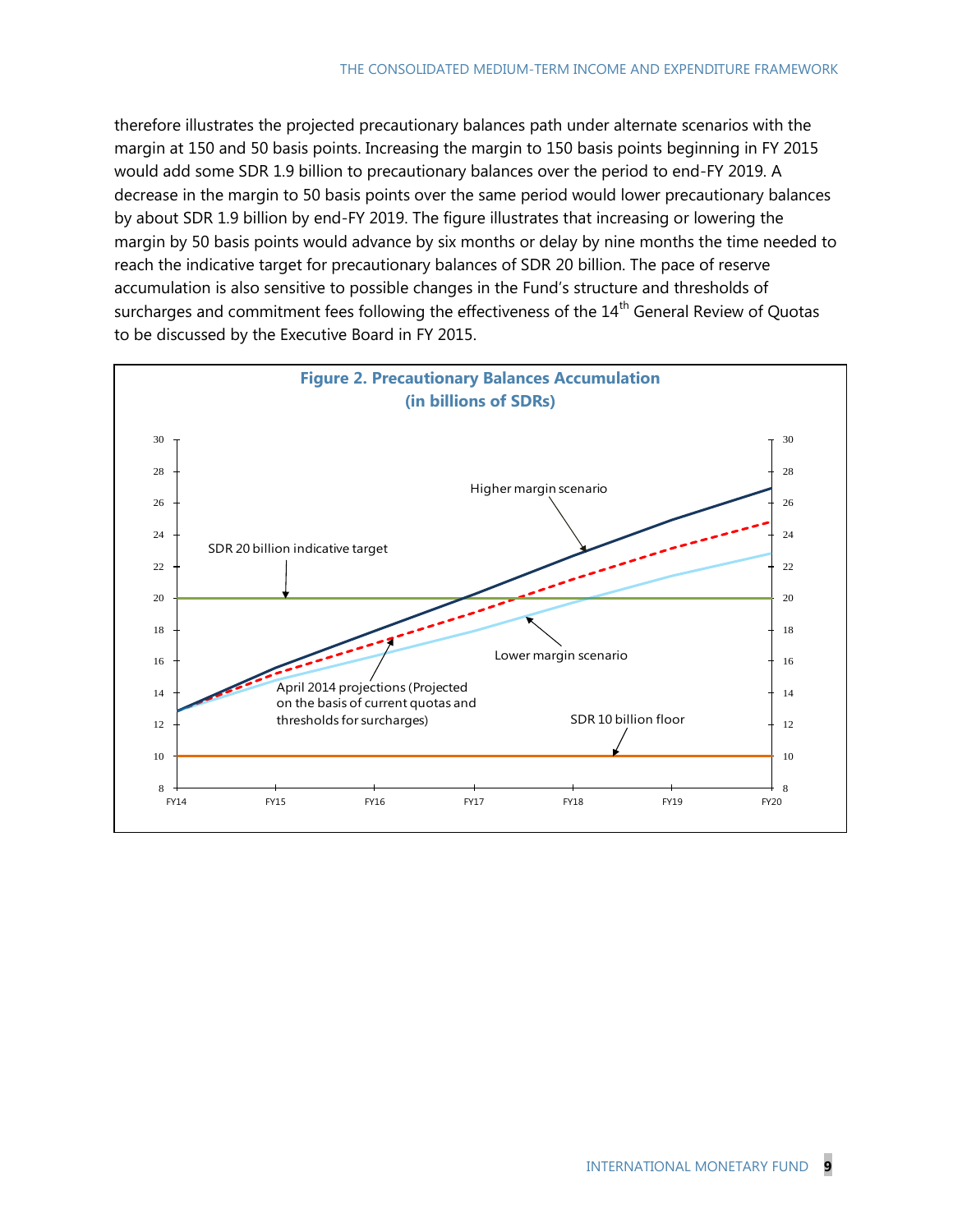|  |                                                      | <b>FY14</b>    | <b>FY15</b>  | <b>FY16</b>        | <b>FY17</b>       | <b>FY18</b> | FY19           | <b>FY24</b>  |
|--|------------------------------------------------------|----------------|--------------|--------------------|-------------------|-------------|----------------|--------------|
|  |                                                      |                |              |                    | (in SDR millions) |             |                |              |
|  | A. Operational income 2/                             | 1.046          | 1,382        | 940                | 1,078             |             | 1,454 1,572    | 921          |
|  | Lending income                                       | 957            | 1,358        | 824                | 727               | 648         | 554            | 136          |
|  | Margin for the rate of charge                        | 854            | 809          | 771                | 724               | 648         | 554            | 100          |
|  | Service charge                                       | 74             | 57           | 41                 | 3                 | 0           | 0              | 12           |
|  | Commitment fees                                      | 29             | 492          | 12                 | $\mathbf 0$       | $\mathbf 0$ | $\overline{0}$ | 24           |
|  | Investment income                                    | 35             | $-41$        | 30                 | 224               | 637         | 827            | 560          |
|  | Reserves                                             | 35             | $-41$        | 30                 | 224               | 493         | 680            | 396          |
|  | Gold endowment pay-out                               | $\overline{0}$ | $\Omega$     | $\overline{0}$     | $\Omega$          | 144         | 147            | 164          |
|  | Interest free resources 3/                           | 5              | 14           | 34                 | 73                | 114         | 135            | 163          |
|  | SCA-1 and other                                      | 5              | 14           | 34                 | 73                | 114         | 135            | 163          |
|  | Reimbursements 4/                                    | 49             | 51           | 52                 | 54                | 55          | 56             | 62           |
|  | MDRI-I, PCDR Trusts, and SDR Department              | $\mathbf 1$    | $\mathbf{1}$ | $\mathbf{1}$       | 2                 | 2           | $\overline{2}$ | 2            |
|  | <b>PRG Trust</b>                                     | 48             | 50           | 51                 | 52                | 53          | 54             | 60           |
|  | <b>B.</b> Expenses                                   | 676            | 739          | 759                | 771               | 779         | 794            | 880          |
|  | Net administrative budget                            | 633            | 685          | 703                | 713               | 729         | 749            | 831          |
|  | Capital budget items expensed                        | 10             | 16           | 15                 | 18                | 10          | 9              | 9            |
|  | Depreciation                                         | 33             | 38           | 41                 | 40                | 40          | 36             | 40           |
|  | C. Net operational income (A-B)                      | 370            | 643          | 181                | 307               | 675         | 778            | 41           |
|  | Surcharges                                           | 1,402          | 1.736        | 1.749              | 1,635             | 1,426       | 1.179          | 0            |
|  | IAS 19 timing adjustment                             | 976            | 0            | 0                  | $\mathbf 0$       | 0           | $\overline{0}$ | $\mathbf{O}$ |
|  | Retained gold endowment income 5/                    | 6              | 44           | 125                | 206               | 96          | 98             | 108          |
|  | <b>Net income</b>                                    | 2,754          | 2,423        | 2,055              | 2,148             | 2,197       | 2,055          | 149          |
|  |                                                      |                |              | (in US\$ millions) |                   |             |                |              |
|  | D. Operational income 2/                             | 1,602          | 2,073        | 1,411              | 1,616             | 2,179       | 2,357          | 1,380        |
|  | Lending income                                       | 1,464          | 2,037        | 1,237              | 1,091             | 972         | 830            | 204          |
|  | Investment income                                    | 54             | $-62$        | 45                 | 336               | 955         | 1,241          | 840          |
|  | Interest free resources                              | 8              | 21           | 50                 | 109               | 170         | 202            | 244          |
|  | Reimbursements                                       | 76             | 77           | 79                 | 80                | 82          | 84             | 92           |
|  | E. Expenses                                          | 1,034          | 1,109        | 1,139              | 1,157             | 1,168       | 1,192          | 1,319        |
|  | Net administrative budget                            | 969            | 1,027        | 1,054              | 1,070             | 1,093       | 1,124          | 1,246        |
|  | Capital budget items expensed                        | 15             | 25           | 23                 | 26                | 15          | 14             | 13           |
|  | Depreciation                                         | 50             | 57           | 62                 | 61                | 60          | 54             | 60           |
|  | F. Net operational income (D-E)                      | 568            | 964          | 272                | 459               | 1,011       | 1.165          | 61           |
|  | Memorandum Items:                                    |                |              |                    |                   |             |                |              |
|  | Fund credit (average stock, SDR billions)            | 85.4           | 80.9         | 77.1               | 72.4              | 64.8        | 55.4           | 10.0         |
|  | SDR interest rate (in percent)                       | 0.1            | 0.2          | 0.6                | 1.3               | 2.0         | 2.4            | 3.5          |
|  | US\$/SDR exchange rate                               | 1.53           | 1.50         | 1.50               | 1.50              | 1.50        | 1.50           | 1.50         |
|  | Surcharges (US\$ millions)                           | 2,145          | 2,604        | 2,623              | 2,452             | 2,139       | 1,768          | $\mathbf 0$  |
|  | New income measures (US\$ millions) 6/               | 78             | 106          | 164                | 250               | 511         | 549            | 542          |
|  | Precautionary balances (end of period, SDR billions) | 12.8           | 15.2         | 17.2               | 19.1              | 21.2        | 23.2           | 10.0         |

# **Table 2. Consolidated Income and Expenses, FY2014–24**

<sup>1</sup> Surcharges and commitment fees are projected on the basis of current quotas and thresholds for surcharges and commitment fees.

 $^2$  Excludes surcharges. The pay-out from the endowment funded by gold profits is assumed to begin in FY 2018, when the endowment is fully in place.

<sup>3</sup> Interest free resources reduce the Fund's costs and therefore provide implicit returns. Since the Fund invests its reserves in the IA to earn a higher return, the interest free resources retained in the GRA are mainly attributable to the SCA-1, unremunerated reserve tranche positions not represented by gold holdings, and GRA income for the year not transferred to the IA. These resources reduce members' reserve tranche positions and the Fund's remuneration expense resulting in implicit income for the Fund.

4 Reimbursement of the GRA for the costs of administering the PRG Trust was resumed in FY 2013.

<sup>5</sup> For the period to FY 2017 all the investment income from the gold endowment is retained in the IA. From FY 2018, the endowment is assumed to make an annual payout to the GRA and a portion of the income retained to preserve the real value of the endowment.

<sup>6</sup> The effect on operational income of broadening investments, creating an endowment funded by profits from gold sales, the reduction in remuneration from proceeds equal to the book value of gold, and reimbursement of PRGT expenses.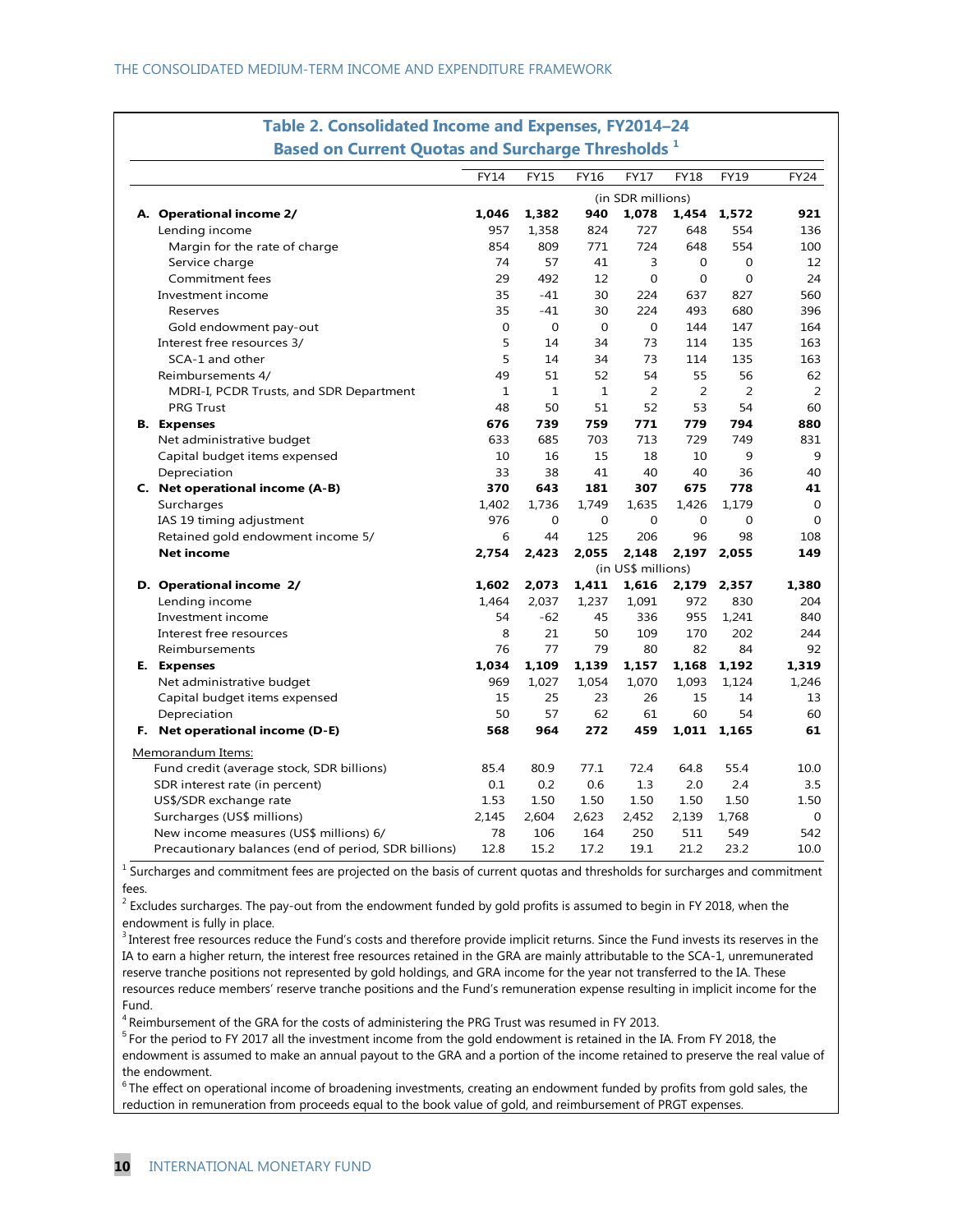| <b>Box 1. Income Projections</b>                      |                                                                  |                                                                                                                                                                                                                                                                                                                                                                                                  |  |  |  |  |  |
|-------------------------------------------------------|------------------------------------------------------------------|--------------------------------------------------------------------------------------------------------------------------------------------------------------------------------------------------------------------------------------------------------------------------------------------------------------------------------------------------------------------------------------------------|--|--|--|--|--|
| <b>Key Parameters</b>                                 | <b>Key Parameters</b>                                            | <b>Key Parameters</b>                                                                                                                                                                                                                                                                                                                                                                            |  |  |  |  |  |
| US\$/SDR exchange<br>rate                             | 1.50                                                             | Assumed unchanged from recent levels. A 10 percent rise (fall) in<br>the US\$/SDR exchange rate would raise (lower) annual income in<br>FY 2019 by US\$246 million.                                                                                                                                                                                                                              |  |  |  |  |  |
| SDR interest rate                                     | Rising to 3.5 percent<br>by FY 2023 from<br>0.1 percent in FY 14 | A 10 basis point higher (lower) average SDR interest rate would<br>raise (reduce) annual income in FY 2019 by US\$44 million.                                                                                                                                                                                                                                                                    |  |  |  |  |  |
| Margin for rate of<br>100<br>charge<br>(basis points) |                                                                  | Assumed unchanged from current level. A 50 basis point higher<br>(lower) margin effective from FY 2015 would increase (reduce)<br>income in FY 2015 and FY 2016 by US\$608 million and<br>US\$581 million, respectively. A 50 basis point higher (lower) margin<br>from effective FY 2015 would increase (lower) precautionary<br>balances in the period to end-FY 2019 by some SDR 1.9 billion. |  |  |  |  |  |

**Operational lending income** (US\$204 million or SDR 136 million by FY 2024)

Fund credit is assumed to decline to an average steady state level of about SDR 10 billion by FY 2024, upon which a margin of 100 basis points would generate income of about SDR 100 million. Commitments under contingent lending facilities are assumed to also decline to an average of SDR 10 billion in the steady state, yielding some SDR 24 million in annual commitment fees. Average annual disbursements of about SDR 2.5 billion from FY 2023 generate about SDR 12 million in annual service charges (at 50 basis points).

**Investment income** (US\$840 million or SDR 560 million by FY 2024)

Net operational income plus surcharges are assumed to be transferred annually to the Fixed-Income Subaccount for investment in the subsequent year. Broadening of the investment mandate on the reserves portfolio is assumed to take effect in FY 2016, allowing average investment returns in this portfolio to exceed the SDR interest rate by 100 basis points by FY 2019, resulting in an annual income of about SDR 400 million in the steady state (FY 2024) when precautionary balances are assumed to be at the floor of SDR 10 billion.

The updated projections assume that implementation of the proposed investment strategy for the endowment (SDR 4.4 billion, equivalent to an average gold price of US\$850 per ounce, plus earnings during the interim period) will be phased-in gradually, starting in FY 2014 with annual pay-outs of 3 percent beginning in FY 2018. In accordance with two decisions adopted by the Board to help finance concessional lending to low-income countries, windfall gold sales profits amounting to SDR 0.7 billion and SDR 1.75 billion were distributed in October 2012 and October 2013, respectively.

**Interest free resources** (US\$244 million or SDR 163 million by FY 2024)

The interest free resources retained in the GRA are mainly attributable to the SCA-1, unremunerated reserve tranche positions not represented by gold holdings, and GRA net income not transferred to the Investment Account. These resources reduce members' reserve tranche positions and the Fund's remuneration expense resulting in implicit income for the Fund.

**Reimbursements** (US\$76 million or SDR 49 million in FY 2014)

Reimbursements from the SDR Department, MDRI-I Trust, and PCDR Trust, are projected at about SDR 1 million in FY 2014 and reimbursement of the GRA for the expenses of administering the PRGT is assumed to be SDR 48 million in FY 2014. Administrative costs and the associated reimbursements are assumed to be stable in real terms in the medium term.